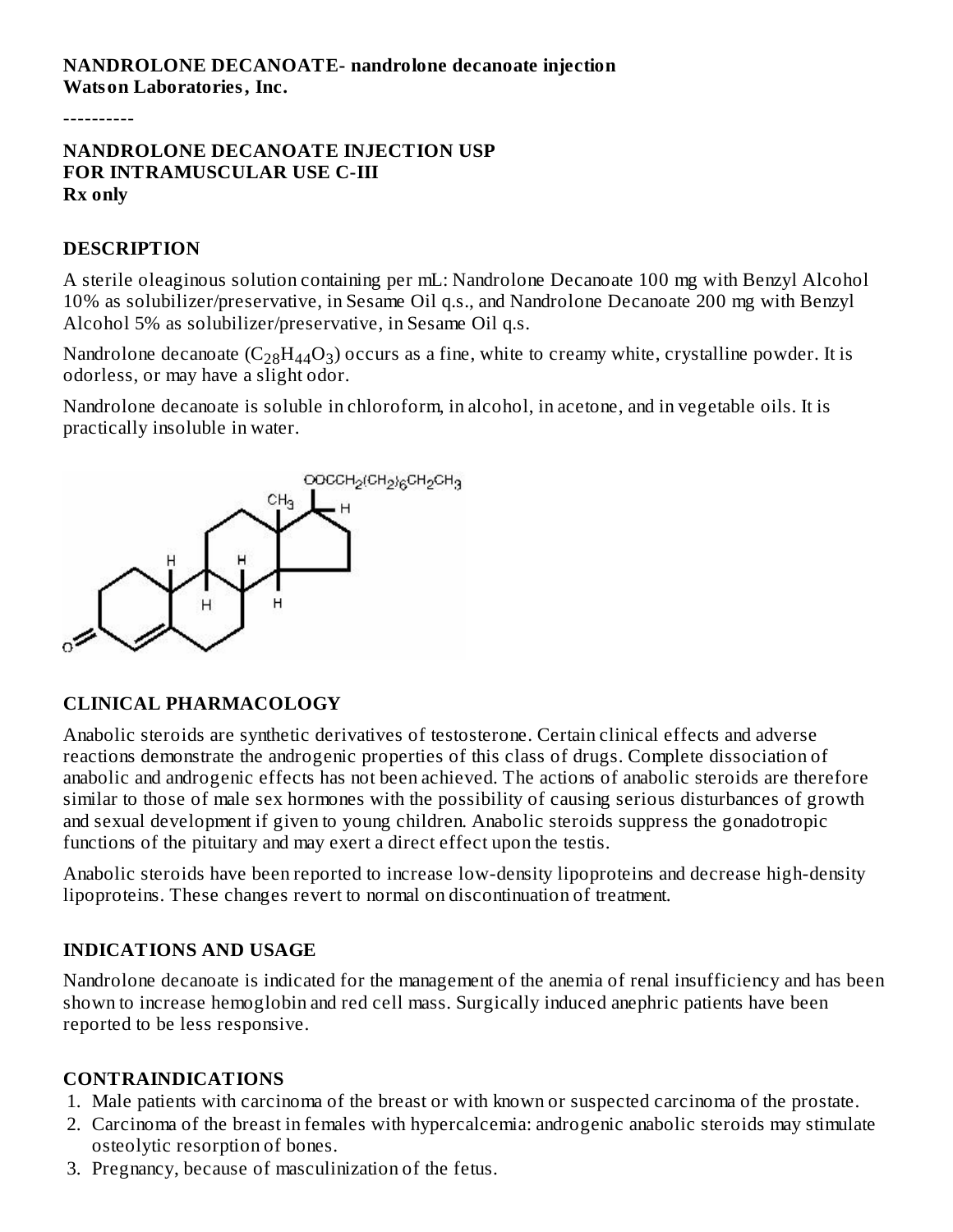4. Nephrosis or the nephrotic phase of nephritis.

# **WARNINGS**

**PELIOSIS HEPATIS, A CONDITION IN WHICH LIVER AND SOMETIMES SPLENIC TISSUE IS REPLACED WITH BLOOD-FILLED CYSTS, HAS BEEN REPORTED IN PATIENTS RECEIVING ANDROGENIC ANABOLIC STEROID THERAPY. THESE CYSTS ARE SOMETIMES PRESENT WITH MINIMAL HEPATIC DYSFUNCTION, BUT AT OTHER TIMES THEY HAVE BEEN ASSOCIATED WITH LIVER FAILURE. THEY ARE OFTEN NOT RECOGNIZED UNTIL LIFE-THREATENING LIVER FAILURE OR INTRA-ABDOMINAL HEMORRHAGE DEVELOPS. WITHDRAWAL OF DRUG USUALLY RESULTS IN COMPLETE DISAPPEARANCE OF LESIONS. LIVER CELL TUMORS ARE ALSO REPORTED. MOST OFTEN THESE TUMORS ARE BENIGN AND ANDROGEN-DEPENDENT, BUT FATAL MALIGNANT TUMORS HAVE BEEN REPORTED. WITHDRAWAL OF DRUG OFTEN RESULTS IN REGRESSION OR CESSATION OF PROGRESSION OF THE TUMOR. HOWEVER, HEPATIC TUMORS ASSOCIATED WITH ANDROGENS OR ANABOLIC STEROIDS ARE MUCH MORE VASCULAR THAN OTHER HEPATIC TUMORS AND MAY BE SILENT UNTIL LIFE-THREATENING INTRA-ABDOMINAL HEMORRHAGE DEVELOPS. BLOOD LIPID CHANGES THAT ARE KNOWN TO BE ASSOCIATED WITH INCREASED RISK OF ATHEROSCLEROSIS ARE SEEN IN PATIENTS TREATED WITH ANDROGENS AND ANABOLIC STEROIDS. THESE CHANGES INCLUDE DECREASED HIGH-DENSITY LIPOPROTEIN AND SOMETIMES INCREASED LOW-DENSITY LIPOPROTEIN. THE CHANGES MAY BE VERY MARKED AND COULD HAVE A SERIOUS IMPACT ON THE RISK OF ATHEROSCLEROSIS AND CORONARY ARTERY DISEASE.**

Hypercalcemia may develop both spontaneously and as a result of androgen therapy in women with disseminated breast carcinoma. If it develops while on this agent, the drug should be discontinued. Caution is required in administering these agents to patients with cardiac, renal or hepatic disease. Cholestatic jaundice is associated with therapeutic use of anabolic and androgenic steroids. Edema may occur occasionally with or without congestive heart failure. Concomitant administration of adrenal steroids or ACTH may add to the edema.

In children, anabolic steroid treatment may accelerate bone maturation without producing compensatory gain in linear growth. This adverse effect may result in compromised adult stature. The younger the child the greater the risk of compromising final mature height. The effect on bone maturation should be monitored by assessing bone age of the wrist and hand every six months.

This drug has not been shown to be safe and effective for the enhancement of athletic performance. Because of the potential risk of serious adverse health effects, this drug should not be used for such purpose.

# **PRECAUTIONS**

# **General**

Women should be observed for signs of virilization (deepening of the voice, hirsutism, acne, clitorimegaly and menstrual irregularities). Discontinuation of drug therapy at the time of evidence of mild virilism is necessary to prevent irreversible virilization. Such virilization is usual following anabolic steroid use in high doses.

The insulin or oral hypoglycemic dosage may need adjustment in diabetic patients who receive anabolic steroids.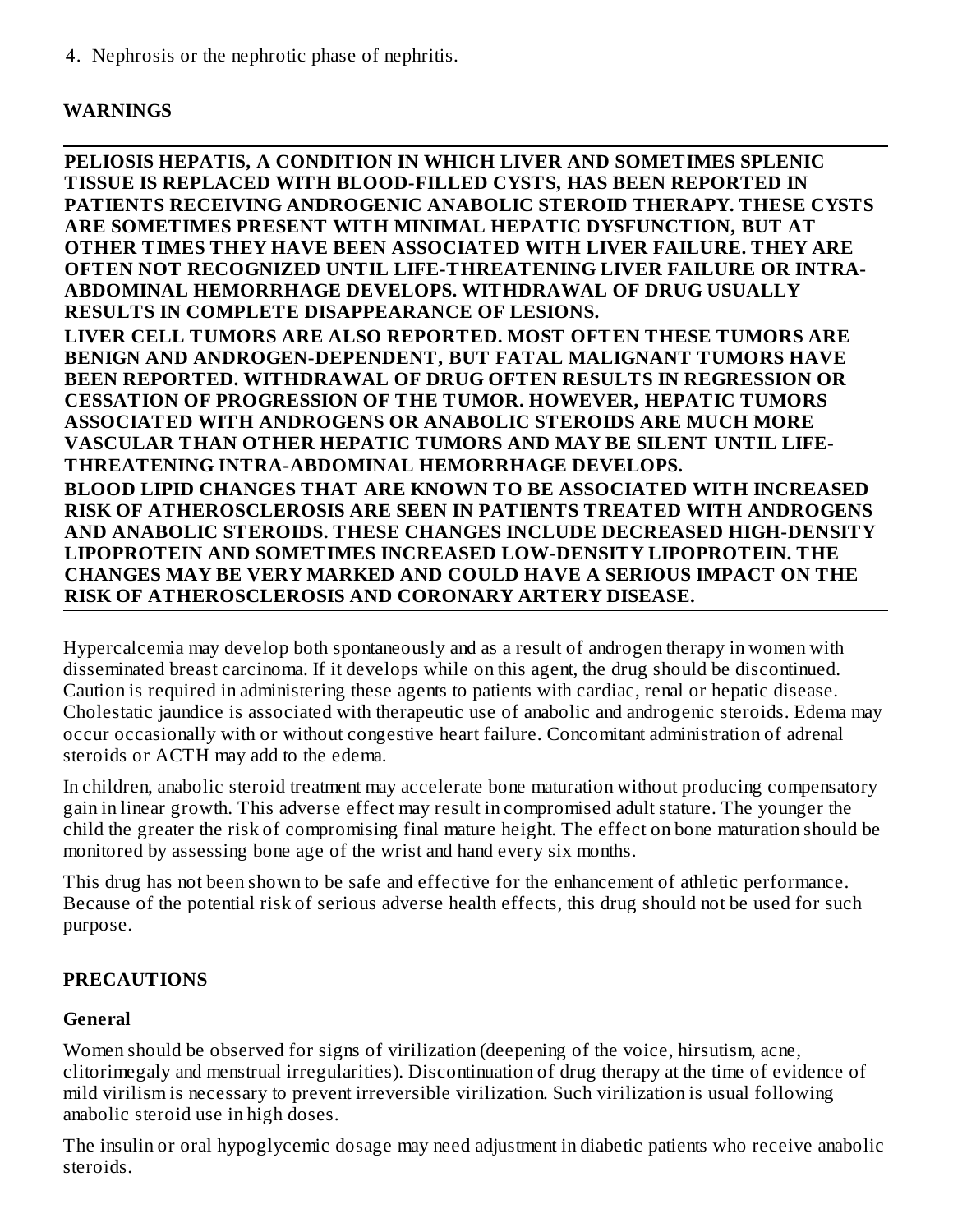## **Information for patients**

The physician should instruct patients to report any of the following side effects of androgenic anabolic steroids:

Hoarseness, acne, changes in menstrual periods, more hair on the face, nausea, vomiting, changes in skin color, or ankle swelling.

## **Laboratory tests**

Women with disseminated breast carcinoma should have frequent determination of urine and serum calcium levels during the course of anabolic therapy (see WARNINGS section).

If children are treated, periodic (every six months)  $X$ -ray examinations of bone age should be made during treatment to determine the rate of bone maturation and the effects of anabolic therapy on the epiphyseal centers.

Hemoglobin and hematocrit should be checked periodically for polycythemia in patients who are receiving high doses of anabolic steroids.

Serum lipids and high-density lipoprotein cholesterol should be determined periodically.

Because of the hepatotoxicity associated with the use of 17-alpha-alkylated anabolic steroids, liver function tests should be obtained periodically.

# **Drug interactions**

Anticoagulants. Anabolic steroids may increase sensitivity to oral anticoagulants. Dosage of the anticoagulant may have to be decreased in order to maintain the prothrombin time at the desired therapeutic level. Patients receiving oral anticoagulant therapy require close monitoring, especially when anabolic steroids are started or stopped.

# **Drug/laboratory test interactions**

Anabolic steroid therapy may decrease thyroxine-binding globulin resulting in decreased total T<sub>4</sub> serum levels and increased resin uptake of  $\text{T}_3$  and  $\text{T}_4$ . Free thyroid hormone levels remain unchanged.

Anabolic steroids may cause an increase in prothrombin time.

# **Carcinogenesis, mutagenesis, impairment of fertility**

Nandrolone decanoate has not been tested in laboratory animals for carcinogenic or mutagenic effects. Liver cell tumors have been reported in patients receiving androgenic anabolic steroid therapy (see WARNINGS section). Geriatric patients treated with anabolics may be at an increased risk for prostatic hypertrophy and prostatic carcinoma.

# **Pregnancy**

*Pregnancy Category X.* See CONTRAINDICATIONS section.

# **Nursing mothers**

It is not known whether anabolic steroids are excreted in human milk. Many drugs are excreted in human milk and because of the potential for serious adverse reactions in nursing infants from anabolic steroids, a decision should be made whether to discontinue nursing or to discontinue the drug, taking into account the importance of the drug to the mother.

# **Pediatric us e**

The safety and efficacy of nandrolone decanoate in children with metastatic breast cancer (rarely found)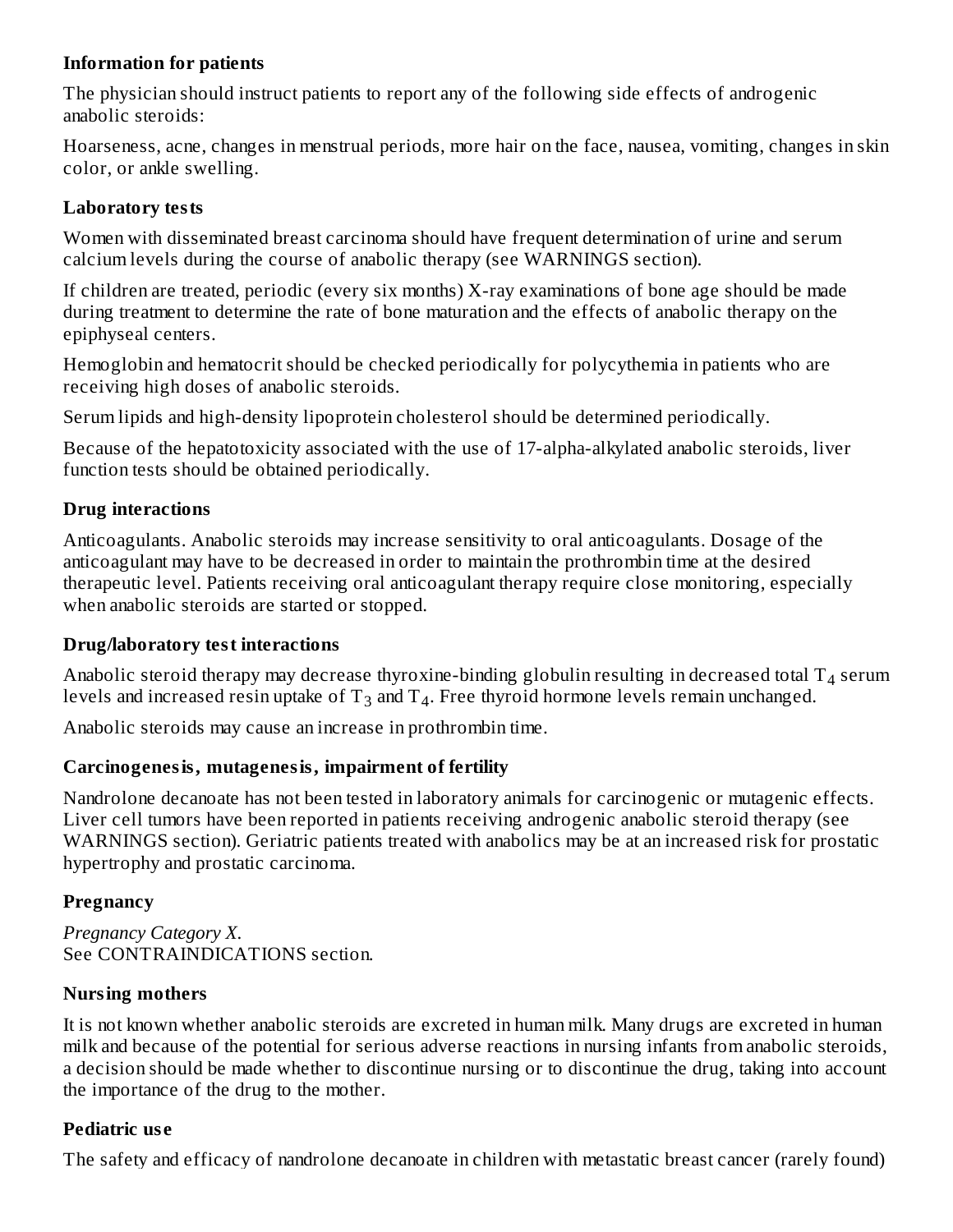has not been established. Anabolic agents may accelerate epiphyseal maturation more rapidly than linear growth in children, and the effect may continue for six months after the drug has been stopped. Therefore, therapy should be monitored by X-ray studies at six month intervals in order to avoid the risk of compromising the adult height.

# **ADVERSE REACTIONS**

# **Hepatic:**

Hepatocellular neoplasms and peliosis hepatis have been reported in association with long-term androgenic anabolic steroid therapy (see WARNINGS section).

# **Genitourinary System:**

In men. a. Prepubertal: Phallic enlargement and increased frequency of erections. b. Postpubertal: Inhibition of testicular function, testicular atrophy and oligospermia, impotence, chronic priapism, epididymitis and bladder irritability.

In women: Clitoral enlargement, menstrual irregularities.

In both sexes: Increased or decreased libido.

**CNS:**

Habituation, excitation, insomnia, depression.

# **Gastrointestinal:**

Nausea, vomiting, diarrhea.

# **Hematologic:**

Bleeding in patients on concomitant anticoagulant therapy (see PRECAUTIONS, Drug Interactions).

# **Breast:**

Gynecomastia.

**Larynx:**

Deepening of the voice in women.

# **Hair:**

Hirsutism and male pattern of baldness in women.

**Skin:**

Acne (especially in women and prepubertal boys.)

# **Skeletal:**

Premature closure of epiphyses in children (see PRECAUTIONS, Pediatric use).

# **Fluid and Electrolytes:**

Edema, retention of serum electrolytes (sodium, chloride, potassium, phosphate, calcium).

# **Metabolic/Endocrine:**

Decreased glucose tolerance (see PRECAUTIONS, General), increased serum levels of low-density lipoprotein and decreased levels of high-density lipoprotein (see PRECAUTIONS, Laboratory tests), increased creatine and creatinine excretion, increased serum levels of creatinine phosphokinase (CPK). Some virilizing changes in women are irreversible even after prompt discontinuance of therapy and are not prevented by concomitant use of estrogens (see PRECAUTIONS).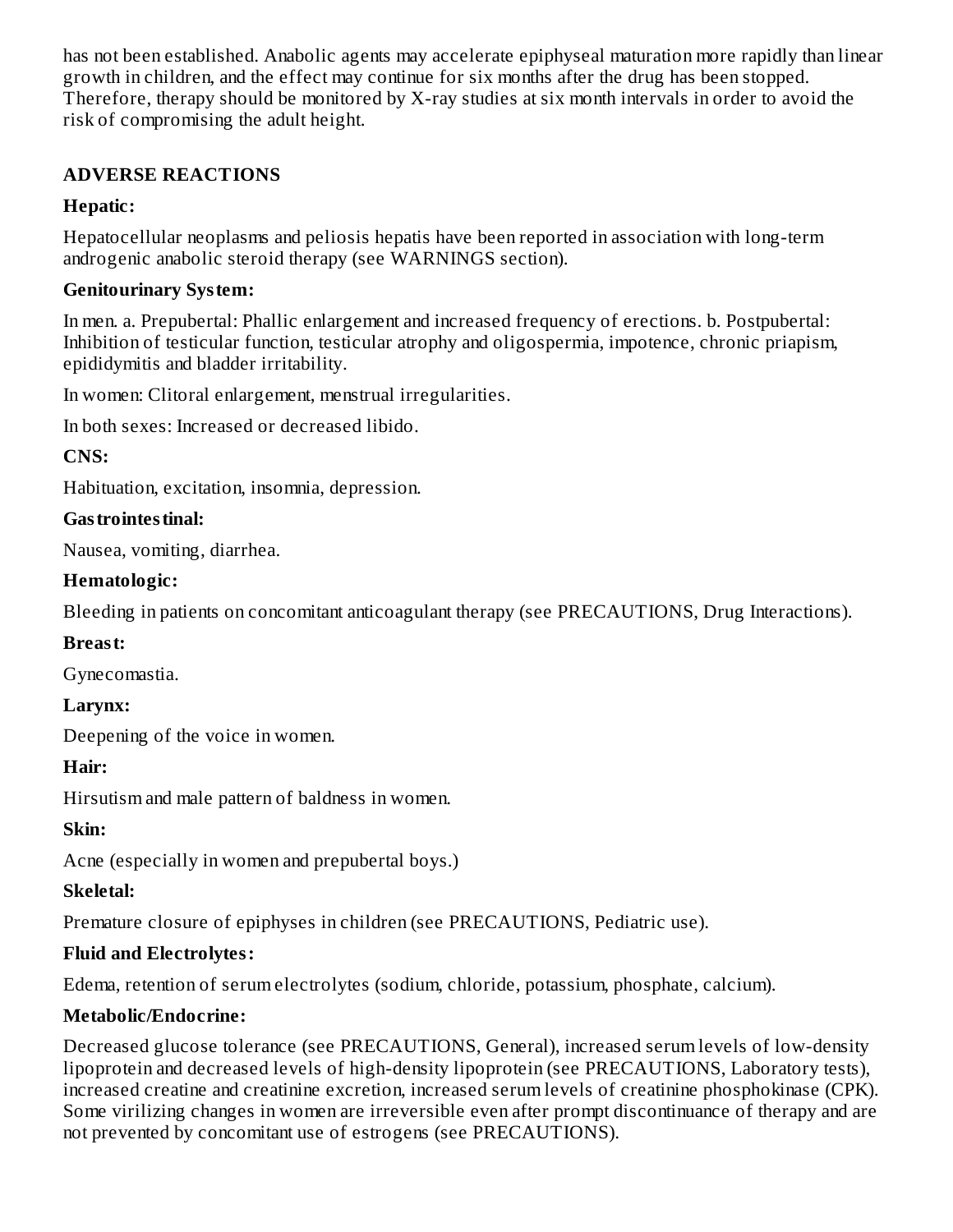### **DRUG ABUSE AND DEPENDENCE**

Nandrolone decanoate injection is classified as a Schedule III controlled substance under the Anabolic Steroids Control Act of 1990.

# **OVERDOSAGE**

There have been no reports of acute overdosage with the anabolics.

# **DOSAGE AND ADMINISTRATION**

Nandrolone decanoate injection is intended for deep intramuscular injection only, into the gluteal muscle preferably.

Dosage should be based on therapeutic response and consideration of the benefit to risk ratio. Duration of therapy will depend on the response of the condition and the appearance of adverse reactions. If possible, therapy should be intermittent.

Nandrolone decanoate should be regarded as adjunctive therapy and adequate quantities of nutrients should be consumed in order to obtain maximal therapeutic effects. For example, when it is used in the treatment of refractory anemia, adequate iron intake is required for a maximal response.

### **Anemia of Renal Dis eas e**

A dose of 50 to 100 mg per week is recommended for women and 100 to 200 mg per week for men. Drug therapy should be discontinued if no hematologic improvement is seen within the first six months. For children from 2 to 13 years of age, the average dose is 25 to 50 mg every 3 to 4 weeks.

Parenteral drug products should be inspected visually for particulate matter and discoloration prior to administration, whenever the solution and container permit.

# **HOW SUPPLIED**

**Nandrolone Decanoate Injection USP, 100 mg per mL** is available in multiple dose vials of 2 mL, in cartons of 10.

**Nandrolone Decanoate Injection USP, 200 mg per mL** is available in single dose vials of 1 mL, in cartons of 25.

Store at 20°-25°C (68°-77°F) [See USP Controlled Room Temperature]. **PROTECT FROM LIGHT.** Store in carton until contents are used. Literature revised: March 2006

Product Nos.: 0432-02, 0710-01

### **Watson Laboratories, Inc.**

Corona, CA 92880 USA

| NANDROLONE DECANOATE<br>nandrolone decanoate injection |                         |                     |               |  |  |  |
|--------------------------------------------------------|-------------------------|---------------------|---------------|--|--|--|
| <b>Product Information</b>                             |                         |                     |               |  |  |  |
| Product Type                                           | HUMAN PRESCRIPTION DRUG | Item Code (Source)  | NDC:0591-6717 |  |  |  |
| <b>Route of Administration</b>                         | <b>INTRAMUSCULAR</b>    | <b>DEA Schedule</b> | CШ            |  |  |  |
|                                                        |                         |                     |               |  |  |  |